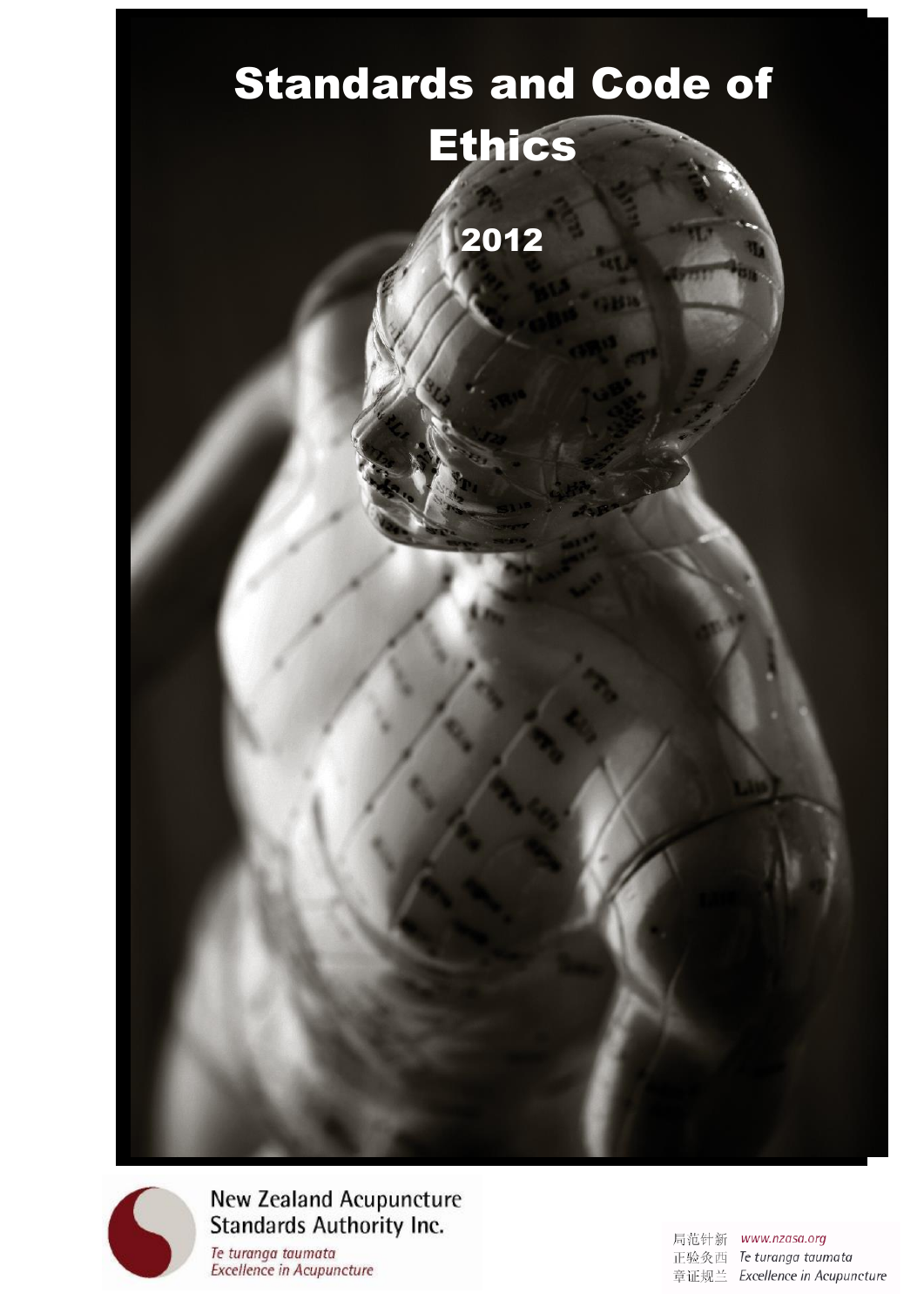## Contents

| <b>Standards of Acupuncture Practice</b>                                     |                  |
|------------------------------------------------------------------------------|------------------|
| Standards 1 and 2                                                            | 3                |
| Standards 3, 4 and 5                                                         | 4                |
| <b>Code of Ethics</b>                                                        | 5-9              |
| 1. Professional Conduct to the Patient                                       | 5                |
| 2. Professional Responsibilities: to patient and colleagues                  | 5                |
| 3. Competence and Accountability of Practitioners                            | 6                |
| 4. Description of services leading to signing of Informed Consent            | 6                |
| 5. Confidentiality                                                           | 6                |
| 6. Advertisements and Media involvements: Public statements and publications | $6 - 7$          |
| 7. Commercial involvements                                                   |                  |
| 8. Fees                                                                      | 8                |
| 9. Sexual misconduct with patients                                           | $8 - 9$          |
| 10. Teaching                                                                 | 9                |
| 11. Clinical Research                                                        | $\boldsymbol{9}$ |
| 12. Animal treatments                                                        | 9                |
| 13. Disciplinary mechanisms and Penalties                                    | 9                |
| 14. Re-registration of previously dismissed practitioner                     | 9                |

| 局范针新 | www.nzasa.org                  |
|------|--------------------------------|
|      | 正验灸西 Te turanga taumata        |
|      | 章证规兰 Excellence in Acupuncture |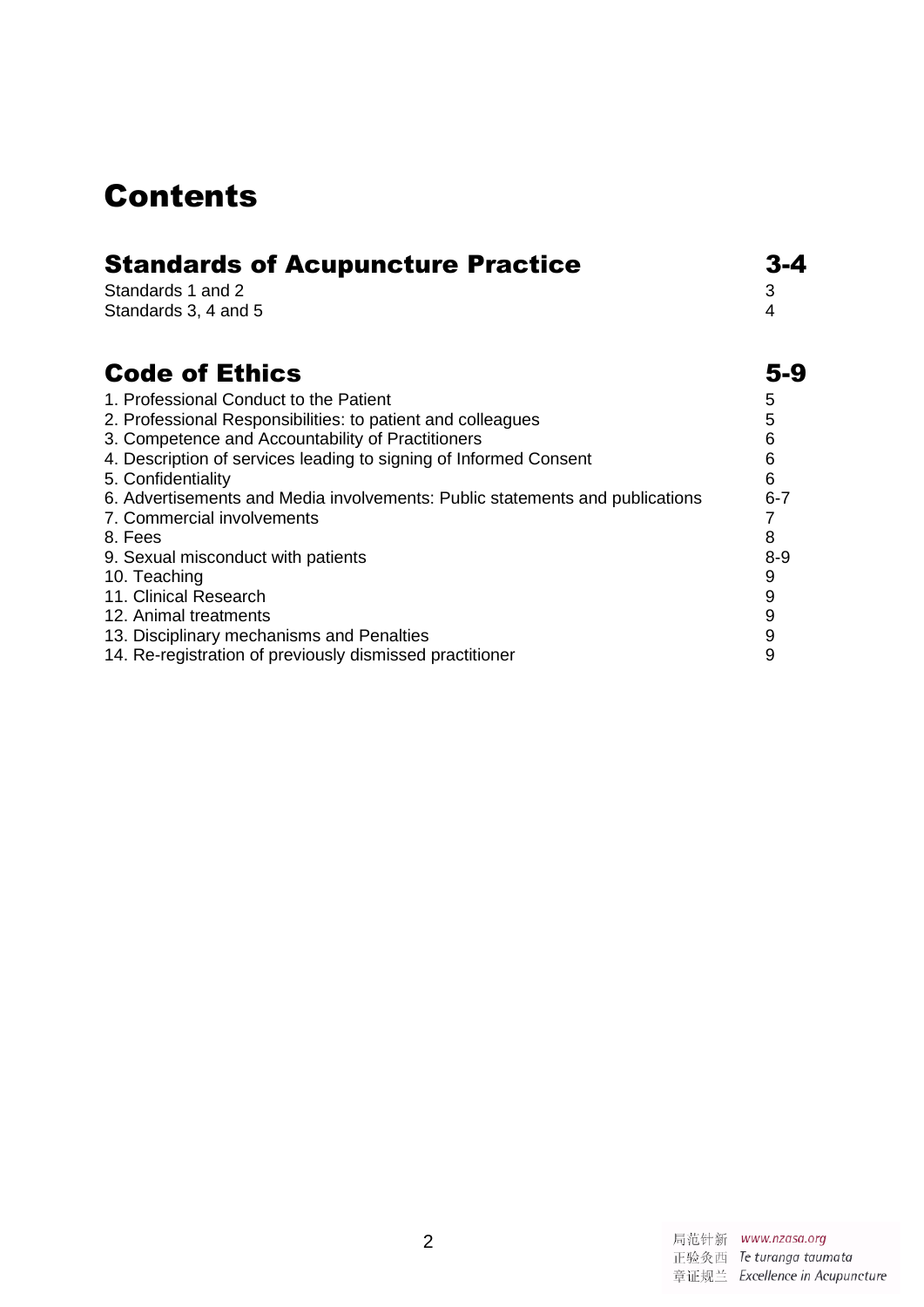**N7ASA New Zealand Acupuncture Standards** Authority Inc.

# Standards of Acupuncture Practice

44 Greenlane East, Remuera, Auckland 1050, New Zealand telephone: 09 528 8214 email: nzasainc@xtra.co.nz

A standard is an agreed upon level of performance that has been developed to characterise, measure and provide guidance for achieving competency in practice.

These standards require practitioners to demonstrate a high level of theoretical and applied health knowledge, with a specialist body of acupuncture knowledge. Such knowledge will enable practitioners to work autonomously as health providers.

Each standard is accompanied by a series of capabilities, which specify the qualities, and activities that interpret the standard. These are intended as a guide to the standard.

These standards have been developed to characterise the minimum level of competency for qualified Health Professionals working autonomously or adjunctively in acupuncture. They are aligned with the Learning Outcomes for the NZQA National Diploma in Acupuncture.

## *Purpose of These Standards*

- To delineate the nature and scope of Traditional Chinese and or Western Acupuncture within Health Professional Practice.
- To guide the development of acupuncture practice at the highest possible level.
- To provide a format against which acupuncture practice will be assessed.

#### **Acupuncturists will meet the following standards and capabilities within their acupuncture practise:**

## *Standard 1*

Integrate acupuncture theory and philosophy to make a diagnosis:

- assess consumer complaints using appropriate theoretical and diagnostic methods
- analyse the information obtained to make an appropriate diagnosis

## *Standard 2*

Treat the consumer using Acupuncture safely and effectively:

- select the appropriate acupuncture treatment and method
- use the correct method within appropriate guidelines
- appropriately complete the treatment for the chosen method
- observe the consumer and collect information about the effectiveness of the acupuncture treatment

3

- anticipate, recognise and manage any adverse reactions
- document acupuncture procedures
- anticipate, recognise and manage any adverse reactions
- document acupuncture procedures

局范针新 www.nzasa.org 正验灸西 Te turanga taumata 章证规兰 Excellence in Acupuncture

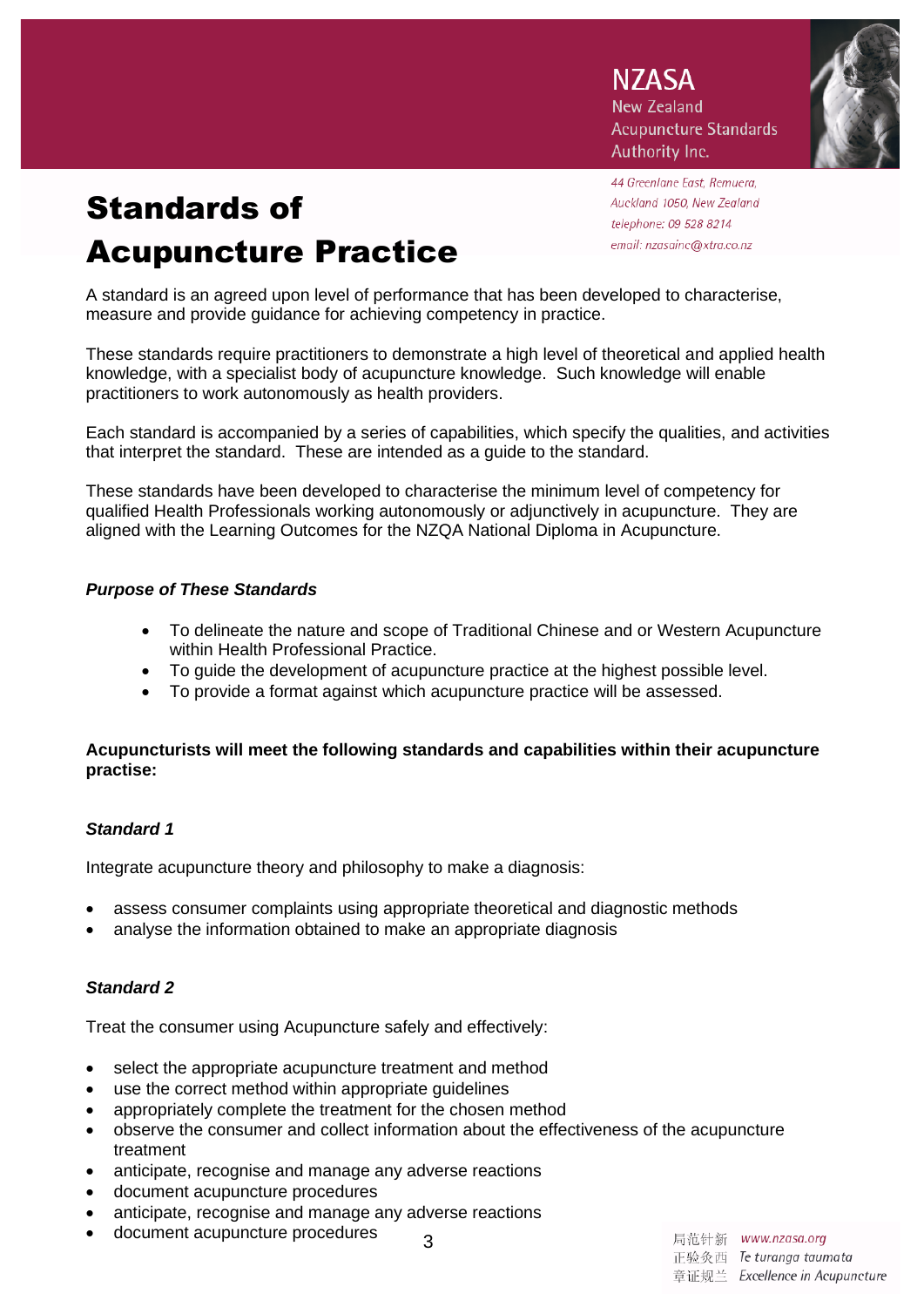## *Standard 3*

Show an ability to work as an autonomous practitioner within own health discipline using acupuncture:

- show sound understanding of own discipline/s
- recognise own scope of practising when using acupuncture
- recognise own limitations, referring consumers when appropriate
- collaborate with colleagues to critique, develop and disseminate acupuncture knowledge and practice
- develop professional networks

## *Standard 4*

Practise as an autonomous health professional using and /or integrating acupuncture for the best outcome for the consumer:

- recognise and understand the differing philosophies in managing consumers
- analyse and select treatments from differing philosophies when needed in treatment contexts
- analyse treatment from appropriate philosophical perspectives
- involve consumer in decision making of own treatment options
- demonstrate respect for consumers and other professionals' values and viewpoints

## *Standard 5*

Evaluate the quality and effectiveness of acupuncture and their health professional practise:

- value ongoing supervision and self evaluation
- maintain and develop own knowledge and expertise
- analyse the quality, development and changes in own practice
- collect data on and evaluate the effectiveness of acupuncture treatment from the perspectives of practitioner and consumer

## *Ongoing Monitoring of clinical standards*

A registered acupuncturist will:

- provide written evidence of ongoing education yearly as determined by NZASA'S Registration Board e.g. conferences, study groups etc.
- provide evidence of financial membership of an accredited acupuncture organisation
- belong to a peer review group that meets at least thrice yearly. Documentation to be supplied to **NZASA**
- supply a current professional practising certificate, if applicable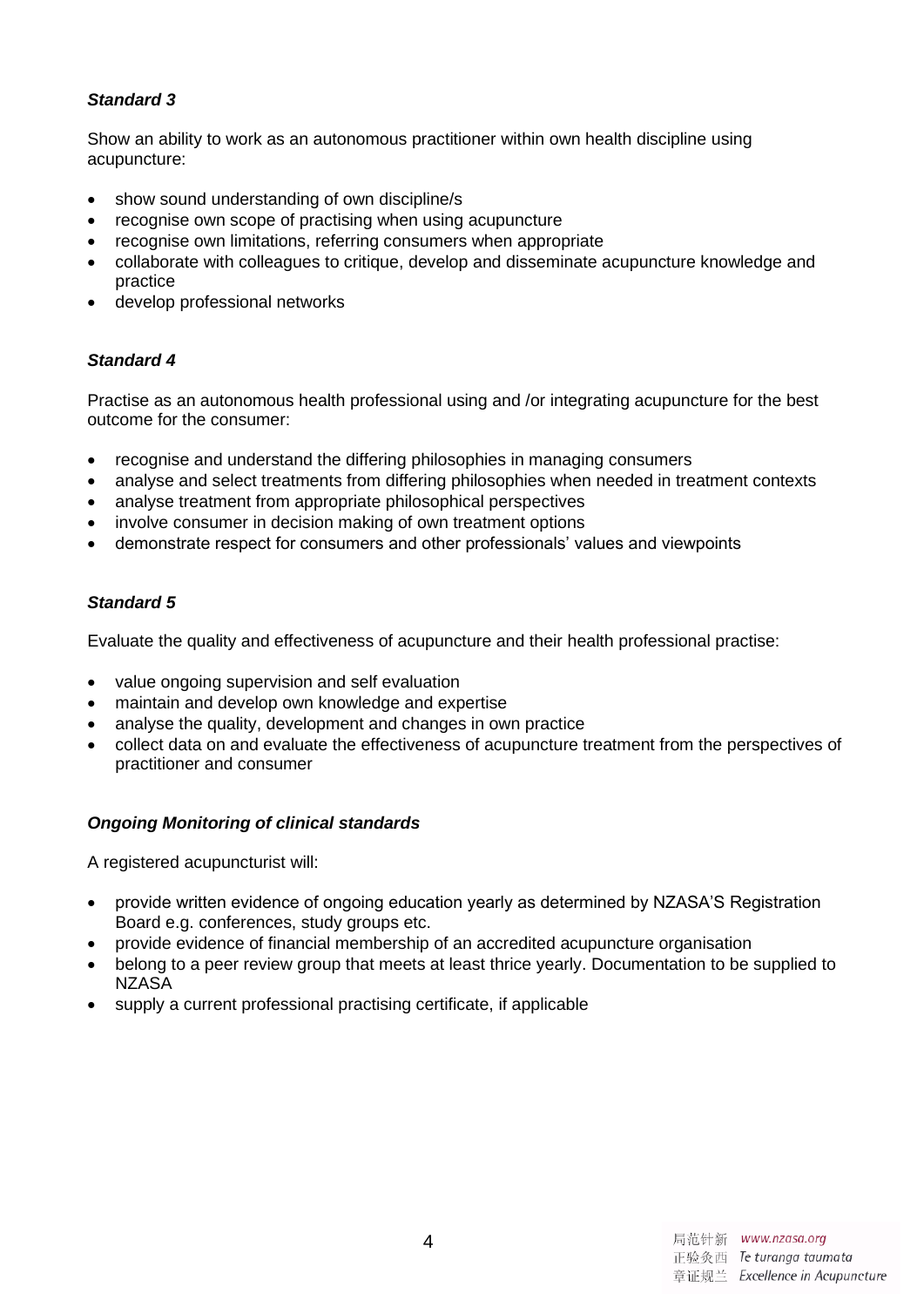## Code of Ethics

**N7ASA New Zealand Acupuncture Standards** Authority Inc.



44 Greenlane East, Remuera, Auckland 1050, New Zealand telephone: 09 528 8214 email: nzasainc@xtra.co.nz

## *Introduction*

NZASA is a professional organization involved with Health-care delivery to the New Zealand public in the field of Acupuncture.

NZASA supports the promotion of a "Charter on Medical Professionalism" which covers financial and clinical resources of the nation, equitable access to care for all members of the public with commitment to improving quality of care, and continual upgrading of scientific knowledge, (Ref: the NZMJ 10 May 2002).

## **Categories for contents:**

- (1) Professional Conduct to the Patient
- (2) Professional Responsibilities: to patient and colleagues
- (3) Competence and Accountability of Practitioners
- (4) Description of services leading to signing of Informed Consent
- (5) Confidentiality
- (6) Advertisements and Media involvements: Public statements and publications
- (7) Commercial involvements
- (8) Fees
- (9) Sexual misconduct with patients
- (10)Teaching
- (11)Clinical Research
- (12) Animal treatments
- (13) Disciplinary mechanisms and Penalties.
- (14) Re-registration of previously dismissed practitioner.
- .

## *Professional Conduct*

- 1.1 The patient's health and well-being shall be the practitioner's first priority
- 1.2 Ensure that all conduct between you and your patient is above reproach at all times.
- 1.3 Exploitation of any patient whether it be physical, sexual, emotional or financial is unacceptable.
- 1.4 Practitioners should practise the science and art of Acupuncture to the best of their ability, in full moral independence, with compassion and respect for human dignity.

## *Professional Responsibilities: to patients and colleagues*

- 2.1 Ensure that every patient receives appropriate investigation into their complaint or condition, including collation of information for optimal management.
- 2.1.1 Practitioners should recognise their own clinical and diagnostic limitations and know when to refer a patient to another health care professional.
- 2.1.2 Ensure that accurate and legible records of fact are kept for each consultation/contact.
- 2.1.3 When referred a patient for treatment from another Healthcare practitioner, report back to that healthcare worker of your treatment.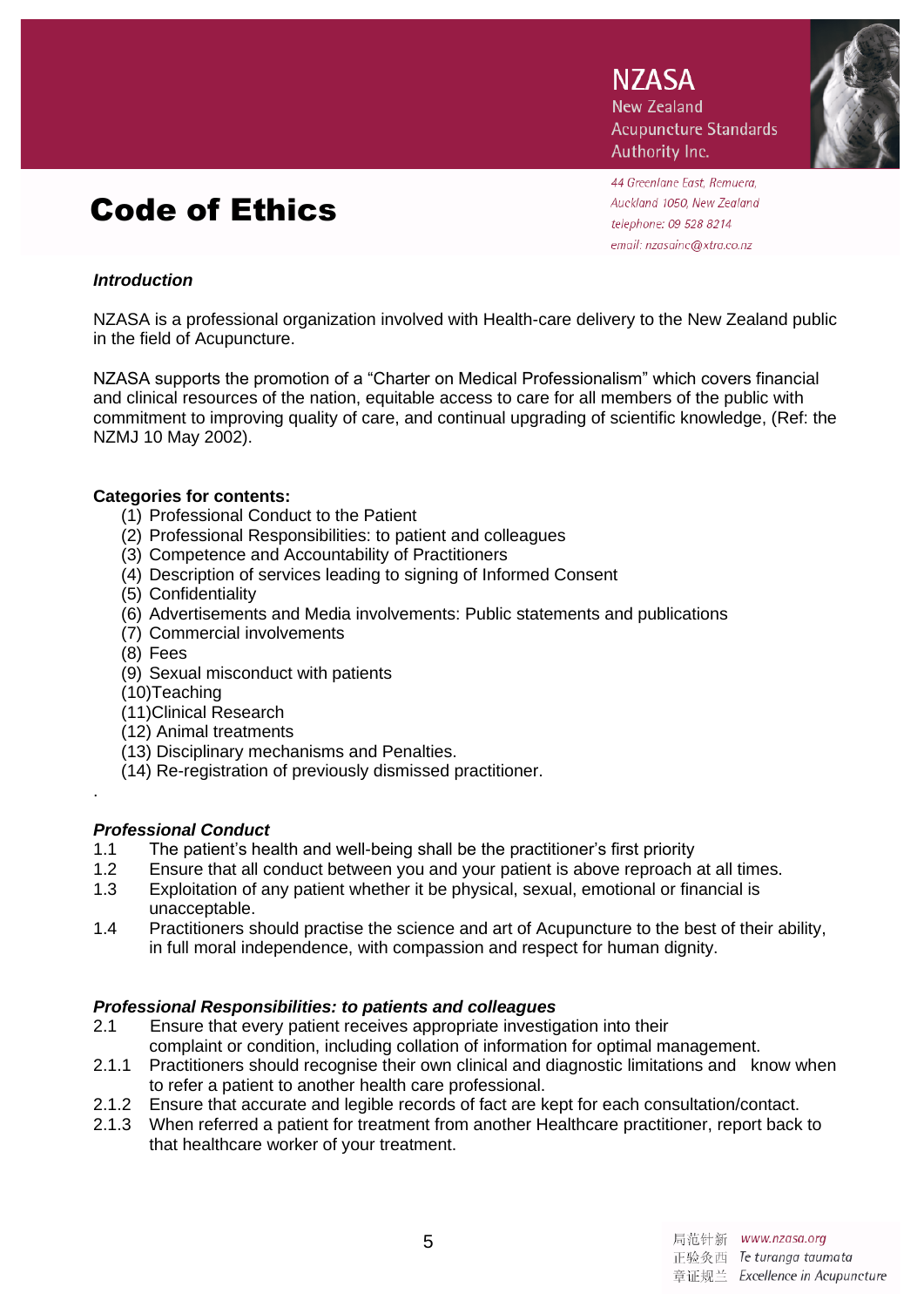## *Competence and Accountability of Practitioners*

- 3.1.1 Every Practitioner has a duty to keep abreast of new technical skills and knowledge and to strive to improve the standards and quality of acupuncture services in the community.
- 3.1.2 The Practitioner must submit to an audit/assessment of his/her practice should it be required by the disciplinary or other regulatory body.
- 3.1.3 The practitioner shall do all things necessary to maintain hands, clothing, linen, needles and equipment, in a clean and hygienic condition to reduce the risk of transferring infectious diseases, as set out in the NZASA's Codes of Safe Practice for Acupuncturists (see Appendix E).
- 3.1.4 The practitioner should be conversant with the Code of Rights as set out in the brochure from the Health and Disability Commissioner called: Code of Health and Disability Services Consumers' Rights (see Appendix C).

## *Description of Services leading to signing of Informed Consent*

- 4.1.1 The Practitioner will not misrepresent their acupuncture qualifications, experiences or services.
- 4.1.2 Professional qualifications and description of services help the Public to make informed choices of the quality and type of service provided by the practitioner, and the profession as a whole.
- 4.1.3 Any advertising will not contravene the Commerce Act 1986, or the Fair Trading Act 1986 or any more recent additions or amendments thereto.
- 4.1.4 All practitioners must explain the diagnosis and treatment they propose to administer, in language that the patient seems able to understand.
- 4.1.5 It is a legal requirement that the patient gives his/her consent before treatment commences. Otherwise, legally, it can be construed as an assault.
- 4.1.6 Minors (children under 16years) should have their parent or guardian sign the Informed Consent form after the treatment has been explained to the appropriate and present party.

## *Confidentiality*

- 5.1 All records, medical and personal information a Practitioner learns from patients shall be confidential, between the patient and practitioner, except when:
	- (a) Required otherwise by rule of law or a court order
	- (b) In an emergency where the information may assist in the saving of the patient's life, or may assist in the prevention of damage or disease to the patient.
	- (c) In consultation with other Healthcare Practitioners for the purpose of better diagnosing or treating, or co-ordinating the treatment of the patient.
	- (d) The patient has consented to the nature and extent of the disclosure.
	- (e) When a patient is not legally or medically competent to give consent to the disclosure of information, the consent may be obtained from the patient's legal representative.
	- (f) When the information is used for other purposes such as training the patient's identity will be protected.
	- (g) While records (written or electronic) relating to a patient's treatment are the property of the Practitioner, the patient is entitled to copies of the information on those records. The Practitioner should keep the original records.
	- (h) Records should be kept for 10 years after the last entry.

## *Advertisements and Media Involvements: Public statements and publications*

- 6.1.1 Whenever possible, when asked to make comments by the Media, the Practitioner should convene with the NZASA executive.
- 6.1.2 Caution should be used in making statements to ensure that the Public does not misinterpret the information.
- 6.1.3 Any statement should avoid being self-laudatory, imply any superior professional ability, or denigrate colleagues.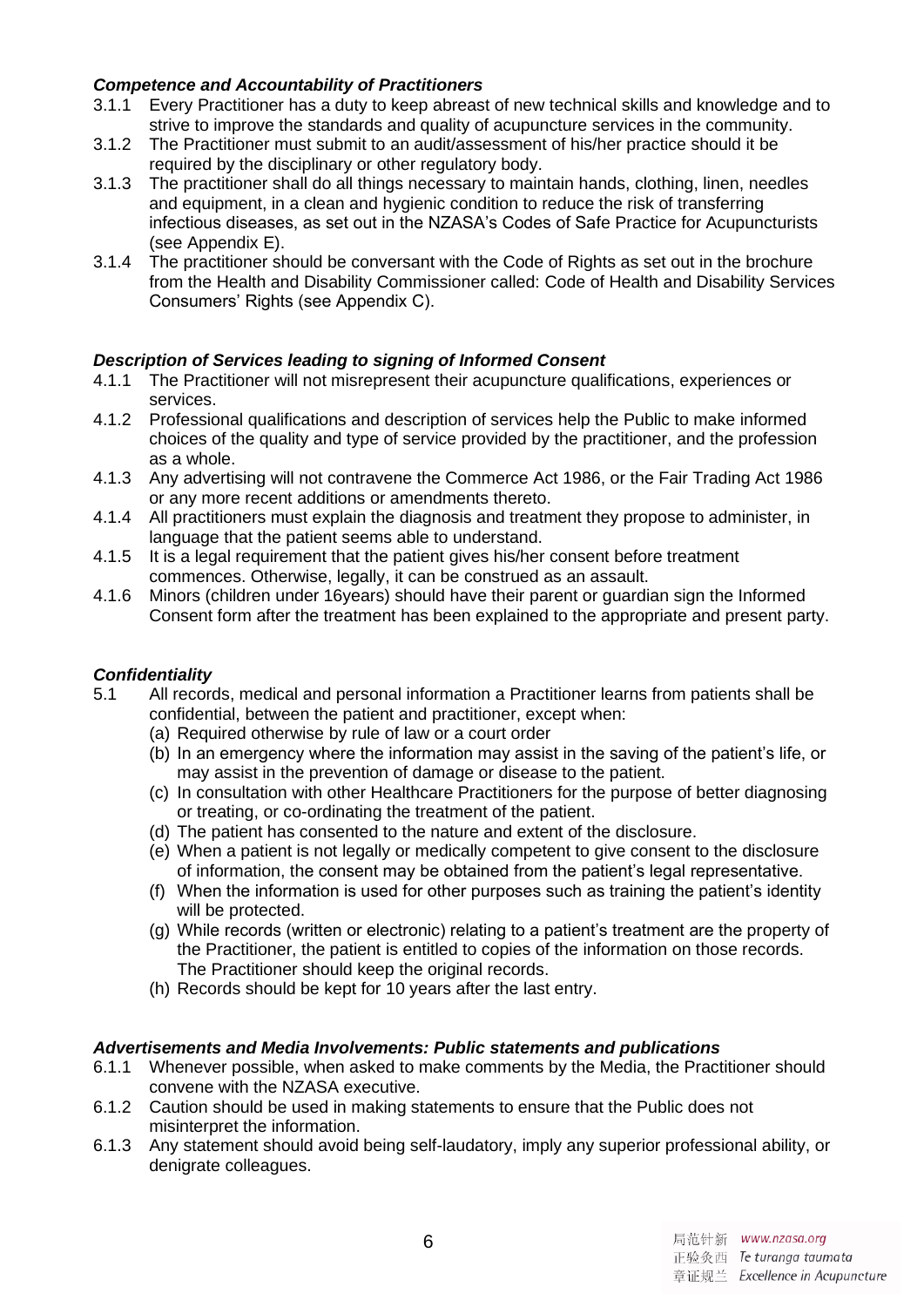6.1.4 When making any statements or comments the Practitioner should not only take into account the personal views held, but also take great care to respect that of the majority, and where those two views are at a variance, it should be made quite clear whether the Practitioner is speaking in a personal capacity or with the backing of NZASA.

## *Commercial Involvements*

- 7.1.1 Practitioners should exercise careful judgement before accepting any gift, hospitality or gratuity which could be interpreted as an inducement to use or endorse any product, equipment or policy. In all cases of doubt, advice should be sought from the executive of NZASA.
- 7.1.2 When Practitioners are acting as agents for, or have a financial or other interest in, commercial organizations, their interest must be declared to patients.
- 7.1.3 Where potential conflict arises between the best interests of particular patients and commercial or rationing prerogatives, practitioners have a duty to explain the issues and dilemmas to their patients.

## *Fees*

- 8.1 Like all professionals, practitioners have the right to fair recompense for the use of their skills and experience. However, motives of profit must not be permitted to influence professional judgement on behalf of patients.
- 8.2.1 It shall be unethical to exploit a patient for financial gain by representing to him a condition is worse than it really is or will get worse unless treatment continues indefinitely when such is not the case.

## *Sexual Misconduct with Patients*

- 9.1.1 NZASA supports Touch as a crucial healing part of acupuncture when that Touch is caring or nurturing and not sexual or exploitive.
- 9.1.2 It is always the responsibility of the Practitioner to ensure that interaction with each patient occurs in a context in which the patient is informed and consents.
- 9.1.3 Breaches of the Practitioner/Patient relationship risks causing psychological damage to the patient. Sexual misconduct inevitably harms the patient.
- 9.1.4 Exploitation of the patient is an abuse of power. Because of this power imbalance between practitioner and patient, patient consent can never be a defence.
- 9.1.5 Should the Practitioner and patient mutually agree to a relationship outside the profession, then that should ensure the patient is first referred to another practitioner.
- 9.1.6 The guiding principle is that there is no exploitation of the patient (adult or child) or his/her immediate family. There must not be abuse of the Practitioner's power.
- 9.1.7 Definitions : Sexual abuse can be described on 3 levels:
	- (a) Sexual impropriety
	- (b) Sexual transgression
	- (c) Sexual violation.

Sexual impropriety includes but not limited to:

- Inappropriate disrobing or draping practices, including deliberately watching a patient dress or undress, and inadequate privacy for this procedure.
- Conducting an intimate examination of a patient in the presence of students or other parties without the informed consent of the patient.
- Inappropriate comments about, or to the patient, as well as making sexual comments about a patient's body or underclothing.
- Making sexualised or sexual demeaning comment to the patient.
- Ridicule of a patient's sexual orientation (homosexual, heterosexual, or bisexual).
- Making comments about potential sexual performances during an examination or consultation (except where pertinent to professional issues of sexual function or dysfunction).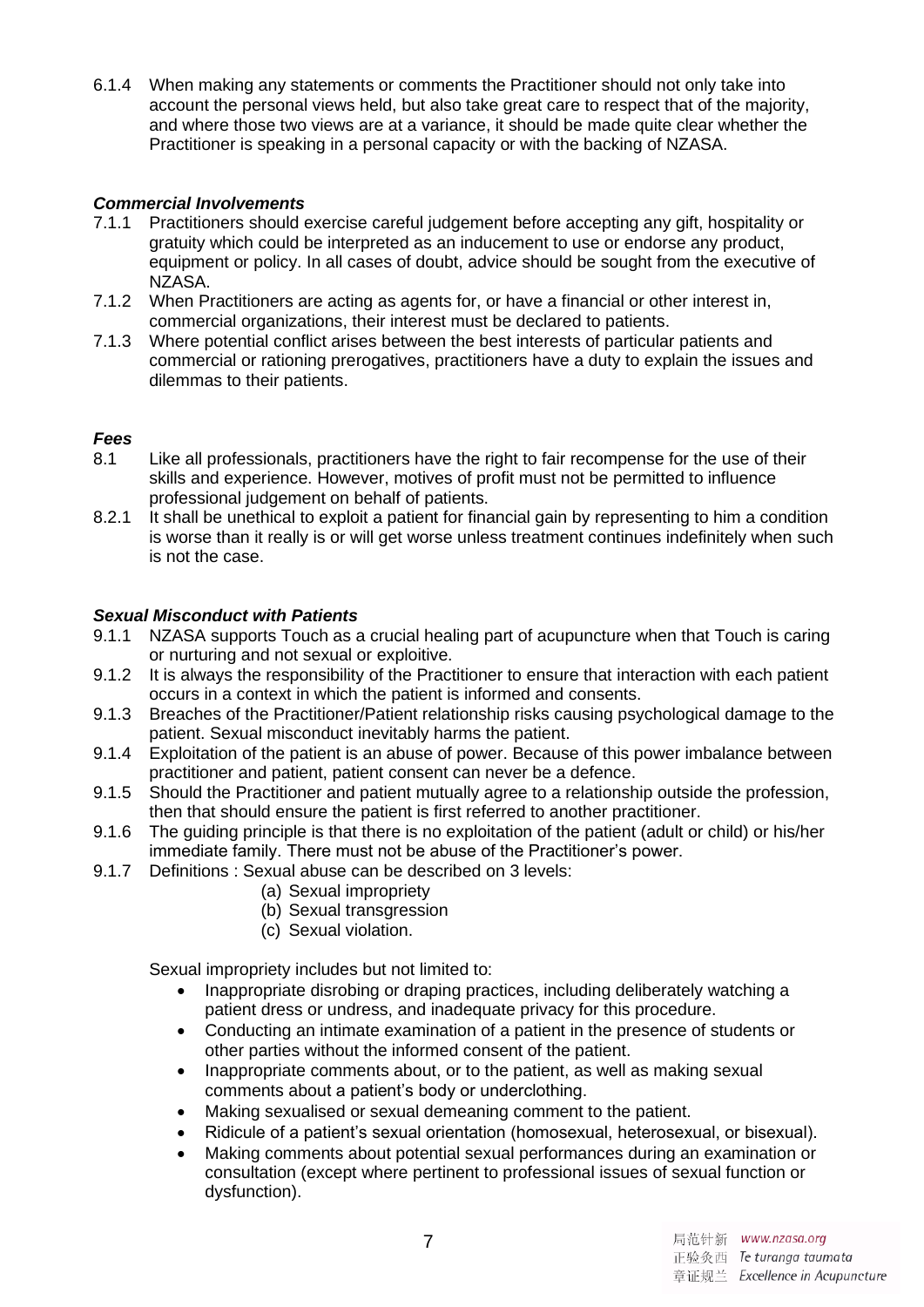- Requesting details of sexual history or likes and dislikes not clinically indicated for the type of consultation.
- Any conversation regarding the sexual problems, preferences or fantasies of the practitioner.

Sexual transgression means any inappropriate touching of a patient that is of a sexual nature, short of sexual violation. Sexual transgression includes but not limited to:

- (a) The touching of breasts or genitals, except for the purpose of appropriate physical examination or treatment, or where the patient has refused or withdrawn consent to the touching as part of such examination or treatment.
- (b) Kissing of a sexual nature.
- (c) Propositioning a patient.

Sexual Violation means practitioner/patient sexual activity, whether or not initiated by the patient, including but not limited to:

(a) Sexual intercourse, masturbation and other forms of genital or sexual stimulation.

#### *Teaching*

- 10.1.1 Teaching involving direct patient contact must be undertaken with sensitivity, compassion, respect for privacy, and, whenever possible, with the consent of the patient, guardian or appropriate agent.
- 10.1.2 Wherever possible, patients should be given sufficient information on the form, and content of the teaching, and adequate time for consideration, before consenting or declining to participate in clinical teaching. Refusal by a patient to participate must not interfere with other aspects of the professional relationship or to access to appropriate treatment.

## *Clinical Research*

- 11.1.1 Scientific progress is based on research which relies on experimentation and systematic observation involving human subjects.
- 11.1.2 Before proceeding obtain the consent of all subjects or their agents, but only after explaining the purpose of the clinical research and any possible health hazards which can be reasonably foreseen.
- 11.1.3 Never allow the interest of Science to take precedence over consideration related to the well being of the subjects. In any study ensure that every patient is assured of the bestproven diagnostic and therapeutic methods

#### *Animal Treatments*

- 12.1 Members of NZASA are registered for the treatment of humans.
- 12.2 If a practitioner has specialised in the treatment of animals any such service should be conducted separately from their clinical practice for human patients.

#### *Disciplinary Mechanisms and Penalties*

- 13.1 All Practitioners shall abide by the ruling and decisions made by the Disciplinary Committee concerning ethical behaviour and standards of professional conduct.
- 13.2 The Disciplinary Committee will observe the principles of natural justice, such as to give due notice and details of the charge, to give opportunity to be heard, with lack of bias, absence of malice and proceed with all due fairness. When decisions are made by the Disciplinary Committee concerning any penalty, these will be adhered to by the member involved.
- 13.3 see next page…